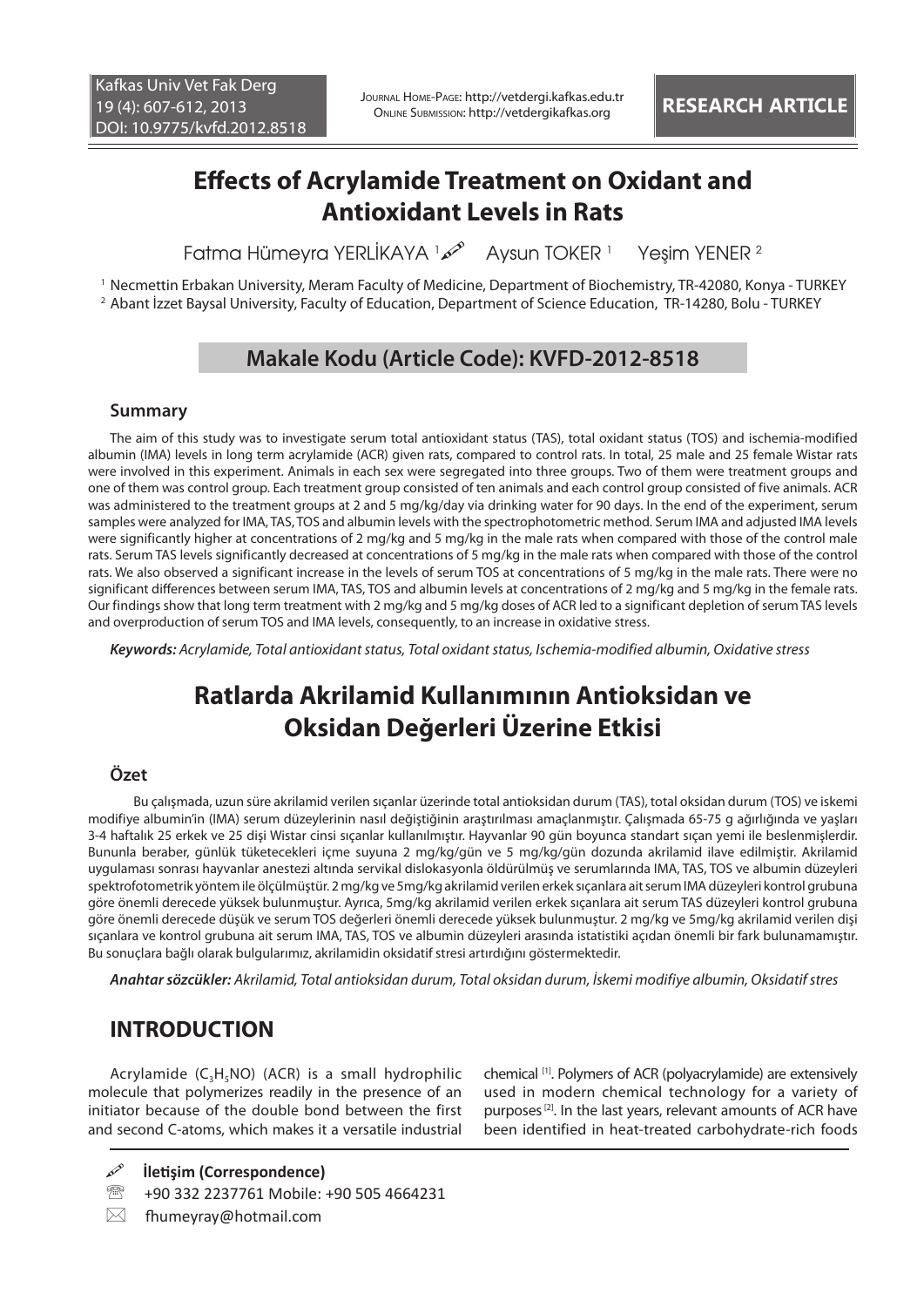such as fried potatoes, cookies, bread, cold breakfast cereal, biscuits and crackers  $[3,4]$ . It was shown that ACR might be formed through the Maillard reaction from amino acids (e.g. asparagine) and reducing sugars (e.g. glucose) [3]. Maillard reaction is proposed the major pathway for the formation of ACR in food [5,6]. Several different reaction routes have been proposed for the further reaction to ACR such as decarboxylation of the Schiff base [6-8], decarboxylated Amadori product [6,7], formation of a 3-Aminopropionamide [8,9], Strecker degradation of asparagine [5].

The biological consequences of ACR exposure have chiefly centered on neurotoxicity ever since this effect was observed in humans occupationally exposed to this compound. Subsequently, experimental exposure of rodents to ACR has also revealed a carcinogenic mode of action for this chemical [10]. It has been reported that most investigations of ACR toxicity have mainly focused on their genotoxic and carcinogenic properties; however, accumulating evidences seem to indicate that ACR also possesses cytotoxic properties by affecting the redox status of the cells<sup>[11]</sup>.

Oxidative stress results from an imbalance between the production of free radical and antioxidant activity, leads to damage of biological macromolecules and disruption of normal metabolism and physiology [12]. Oxidative stres in the cells or tissues refers to enhanced generation of reactive oxygen species (ROS) and/or depletion of antioxidant defense system. ROS can attack the polyunsaturated fatty acid in the biological membranes and induce free radical chain reactions, leading to the enhancement of lipid peroxidation [13]. The methods used for the determination of oxidative stress are generally of board range. An often used and easily detectable parameter for the serum antioxidative and oxidant properties are the total antioxidant status (TAS) and total oxidant status (TOS) [14,15]. It has been showed that the high concentrations of ACR exert deteriorating effects on antioxidant enzyme activities, lipid peroxidation process and haemolysis in human erythrocytes *in vitro*<sup>[16]</sup>.

Ischemia-modified albumin (IMA) is a novel marker of tissue ischemia <a>[17]</a>. IMA is serum albumin in which the N-terminus has been chemically modified [18]. The diagnostic albumin  $Co<sup>2+</sup>$  binding test is based for IMA on the observation that the affinity of serum albumin for  $Co<sup>2+</sup>$ is reduced after N-terminus modifications [18]. Proposed mechanisms for the conversion of serum albumin to IMA include hypoxia, acidosis, superoxide-radical injury, energy-dependent membrane distruption and exposure to free iron and copper<sup>[19]</sup>. Nowadays, IMA is accepted as a marker of oxidative stress. It has been proposed that ROS such as superoxide  $(O_2^-)$  and hydroxyl (OH) radicals generated during ischaemia modify the N‐terminus of serum albumin resulting in IMA formation [18].

Studies describing the role of oxidative stress in ACR

toxicity are limited, although the main pathways for metabolism of ACR occur either through conjugation with reduced glutathione (GSH) or via epoxidation to glycidamide [16]. Also, to our knowledge, the effects of intermediate doses of ACR on serum IMA, TAS and TOS levels in rats have not been investigated yet. Therefore, the present experiment was carried out to investigate the effects of 2 and 5 mg/kg/day doses of ACR on serum IMA, TAS and TOS levels in rats.

### **MATERIAL and METHODS**

#### *Chemicals*

ACR (Cas 79-06-1) was received from Sigma Aldrich Chemical Company. The material was a white odourless crystalline solid, with a chemical purity of>99% (for electrophoresis). The test material was prepared weakly and stored at room temperature. All other chemicals used were of analytical grade.

#### *Animals and Husbandry*

Male and female weaned Wistar rats, weighing 65-75 g and aged 3-4 weeks old, were obtained from Selcuk University Experimental Medicine Research and Application Centre (Konya, Turkey). The rats were housed in wire-topped opaque polycarbonate cages and maintained under constant environmental conditions with a 12 h light/dark schedule. The environmental temperature was 20°C and humidity was 50%. Commercial food pellets and drinking water were provided *ad libitum.* The protocols of the animal experiments were approved by the internal ethical commitee of the Selcuk University (number: 2010-98).

#### *Dosing*

We choosed the doses of ACR applied as 2 and 5 mg/ kg/day in our study since not to occure a characteristic sign of ACR-induced neurotoxicity such as hindlimb foot splaying [20,21].

#### *Experimental Design*

In total, 25 male and 25 female Wistar rats were involved in this experiment. Animals in each sex were segregated into three groups. Two of them were treatment groups and one of them was control group. Each treatment group consisted of ten animals and each control group consisted of five animals. ACR was administered to the treatment groups at 2 and 5 mg/kg/day via drinking water for 90 days. Tap water was administered to five animals of control group in the same manner as in the treatment groups. After 24 h from the last application all animals were anaesthesized with ketamine in combination with a sedative. Blood samples were collected from the cardiac puncture of all rats under anaesthesia. After collecting blood samples rats were sacrificed by cervical dislocation.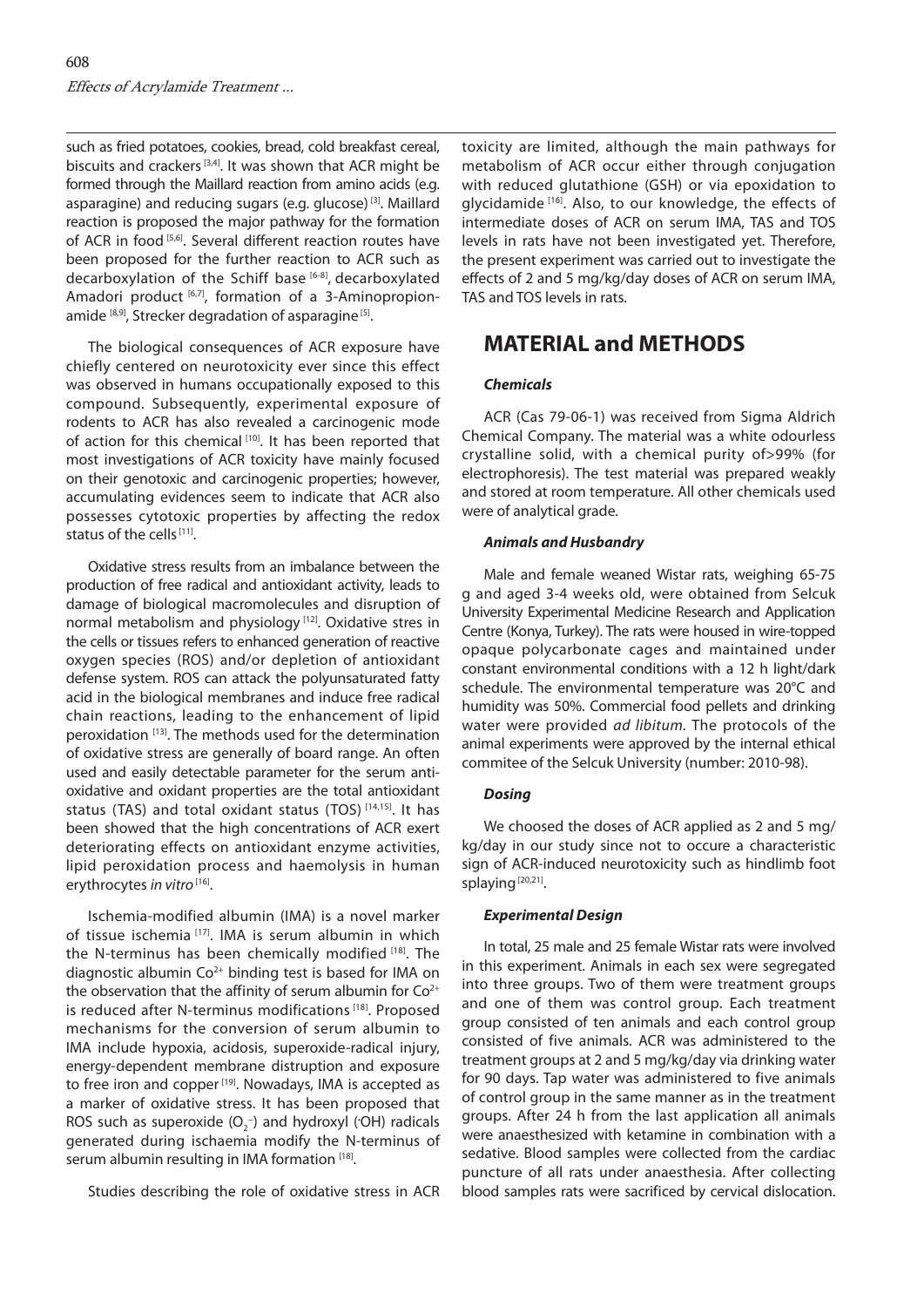Blood samples were obtained after suitable centrifugation and samples were stored frozen at -80°C until the day of analysis.

#### *Measurement of Total Antioxidant Status*

TAS of serum were determined using an automated measurement method which was based on the bleaching of the characteristic color of a more stable 2,2'-azino-bis (3-ethylbenz-thiazoline-6-sulfonic acid) (ABTS) radical cation by antioxidants <a>[14]</a>. The results were expressed in mmol Trolox equivalents/L.

#### *Measurement of Total Oxidant Status*

TOS of serum were determined using a novel automated measurement method.15 Oxidants present in the sample oxidize the ferrous ion-o-dianisidine complex to ferric ion. The oxidation reaction is enhanced by glycerol molecules, which are abundantly present in the reaction medium. The ferric ion makes a colored complex with xylenol orange in an acidic medium. The color intensity, which can be measured spectrophotometrically, is related to the total amount of oxidant molecules present in the sample. The assay is calibrated with hydrogen peroxide and the results are expressed in terms of micromolar  $H_2O_2$  equivalent per liter ( $\mu$ mol H<sub>2</sub>O<sub>2</sub> equiv./L).

#### *Measurement of Ischemia-Modified Albumin Levels*

IMA level was measured by a colorimetric assay developed by Bar-Or et al.<sup>[17]</sup> based on measurement of unbound cobalt after incubation with patient serum. Increased amounts of IMA results in less cobalt binding and more residual unbound cobalt available for complex with a chromogen [dithiothreitol (DDT)], which can be measured photometrically. The procedure was as follows:

50 µL of 0.1% cobalt chloride was added to 200 µL of serum, gently mixed, and waited 10 min for adequate cobalt-albumin binding. Fifty microliters of DTT, at a concentration of 1.5 mg/ml, was added as a colorizing agent and the reaction was stopped 2 min later by adding 1.0 mL of 0.9% NaCl. The colored product was measured at 470 nm and compared to a serum-cobalt blank without DTT and reported in absorbance units (ABSU).

Adjusted IMA was calculated as (individual serum albumin concentration/median serum albumin concentration of the population)×IMA ABSU value. This formula was applied to correct IMA values for serum albumin (Median serum albumin concentration of each group of the subjects were used separately)<sup>[22]</sup>.

#### *Measurement of Albumin Levels*

Serum albumin levels were measured by commertially available kits based on routine methods on the Synchron LX System (Beckman Coulter, Fullerton CA).

#### *Statistical Analysis*

All data are expressed as mean±standart deviations (SD). Statistical analyses were done using SPSS v. 16.0 (SPSS Inc.,IL, USA). Groups of data were compared with an analysis of variance (ANOVA) followed by Tukey's multiple comparison tests. Differences were considered significant at a probability level of P<0.05.

### **RESULTS**

Serum IMA, adjusted IMA, TAS, TOS and albumin levels of the groups are presented in *Table 1*. As seen from the table, serum IMA and adjusted IMA levels were significantly higher at concentrations of 5 mg/kg (P<0.001 for IMA and P<0.01 for adjusted IMA) and 2 mg/kg (P<0.01) in the male rats when compared with those of the control male rats. However, there were no significant differences between the same parameters at concentrations of 5 mg/kg and 2 mg/kg in the female rats and the control female rats *(Fig. 1)*. Serum TAS levels significantly decreased at concentrations

| Table 1. Serum IMA, adjusted IMA, TAS, TOS and albumin levels of the groups (All values are mean±standart deviations)                                                                         |              |                 |                            |                              |
|-----------------------------------------------------------------------------------------------------------------------------------------------------------------------------------------------|--------------|-----------------|----------------------------|------------------------------|
| Tablo 1. Grupların serum IMA, ayarlanmış IMA, TAS, TOS ve albumin düzeyleri (Bütün değerler ortalama±standart sapma)                                                                          |              |                 |                            |                              |
| <b>Parameter</b>                                                                                                                                                                              | <b>Group</b> | <b>Control</b>  | ACR 2 mg/kg                | ACR 5 mg/kg                  |
| IMA (ABSU)                                                                                                                                                                                    | Male         | $0.53 \pm 0.09$ | $0.71 \pm 0.07^{\rm b}$    | $0.72 \pm 0.07$ <sup>a</sup> |
|                                                                                                                                                                                               | Female       | $0.64 \pm 0.09$ | $0.69 \pm 0.06$            | $0.73 \pm 0.03$              |
| Adjusted IMA (ABSU)                                                                                                                                                                           | Male         | $0.54 \pm 0.09$ | $0.71 \pm 0.07^{\text{b}}$ | $0.73 \pm 0.07^{\text{b}}$   |
|                                                                                                                                                                                               | Female       | $0.63 \pm 0.1$  | $0.70 \pm 0.08$            | $0.73 \pm 0.02$              |
| TAS (mmol Trolox equivalents/L)                                                                                                                                                               | Male         | $3.65 \pm 1.2$  | $3.34 \pm 1.2$             | $1.77 \pm 1.1$ <sup>c</sup>  |
|                                                                                                                                                                                               | Female       | $3.69 \pm 1.5$  | $3.67 \pm 1.1$             | $3.31 \pm 1.0$               |
| TOS ( $\mu$ mol H <sub>2</sub> O <sub>2</sub> Eq/L)                                                                                                                                           | Male         | $8.88 \pm 2.3$  | $12.67 \pm 2.0$            | $14.72 \pm 5.0$ <sup>c</sup> |
|                                                                                                                                                                                               | Female       | $9.95 \pm 1.9$  | $11.18 \pm 2.5$            | $14.28 + 4.1$                |
| Albumin (g/dL)                                                                                                                                                                                | Male         | $2.72 \pm 0.1$  | $2.66 \pm 0.2$             | $2.63 \pm 0.1$               |
|                                                                                                                                                                                               | Female       | $3.17 \pm 0.1$  | $3.06 \pm 0.4$             | $2.88 \pm 0.3$               |
| <b>IMA</b> -ischemia-modified albumin; TAS-total antioxidant status; TOS-total oxidant status; ${}^{\alpha}P<0.001$ , ${}^{\beta}P<0.01$ , ${}^{\varsigma}P<0.05$ compared with control group |              |                 |                            |                              |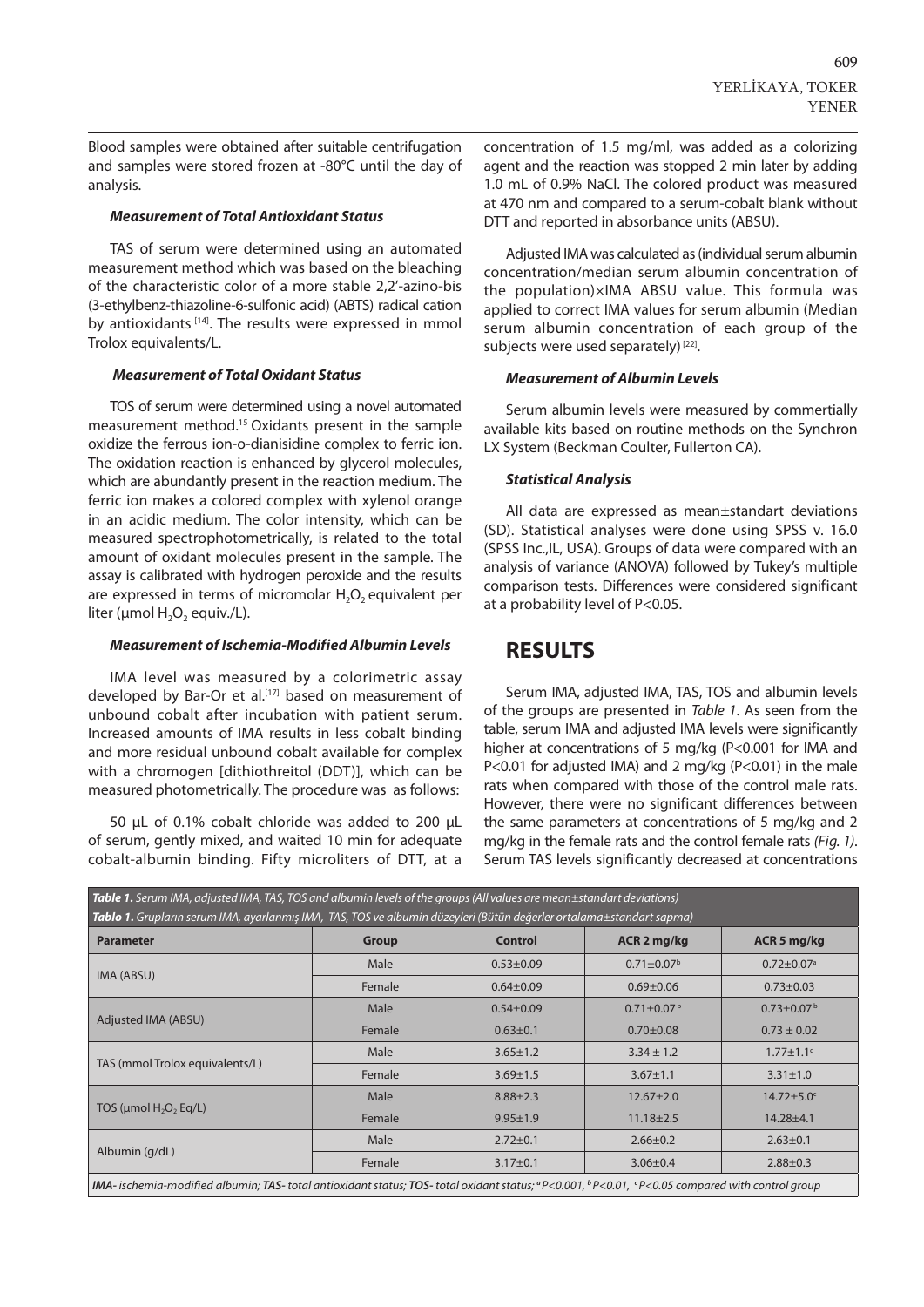of 5 mg/kg (P<0.01) in the male rats when compared with those of the control rats. But, this difference was not found at concentrations of 5 mg/kg in the female rats. On the other hands, there were no significant differences between serum TAS levels at concentrations of 2 mg/kg in the male and female rats and the control rats *(Fig. 2).* We also observed a significant increase in the levels of serum TOS at concentrations of 5 mg/kg (P<0.05) in the male rats. No differences were found in serum TOS levels between at concentrations of 5 mg/kg in the female rats and control rats. Also, no differences were found in serum TOS levels between at concentrations of 2 mg/kg in the male and female rats and control rats *(Fig. 3)*. There were no significant differences between serum albumin levels of the groups.

In addition, no sign of sickness and decreased activity of the rats or mortality was observed during the study.

## **DISCUSSION**

ROS are produced in metabolic and physiological processes, and harmful oxidative reactions may occur in organisms, which remove them via enzymatic and nonenzymatic antioxidative mechanisms. Under some conditions, the increase in oxidants and decrease in antioxidants cannot be prevented, and the oxidative/antioxidative balance shifts toward the oxidative status [23]. Several reports have reported that ACR promotes the generation of ROS and the depletion of anti-oxidants [13,24].

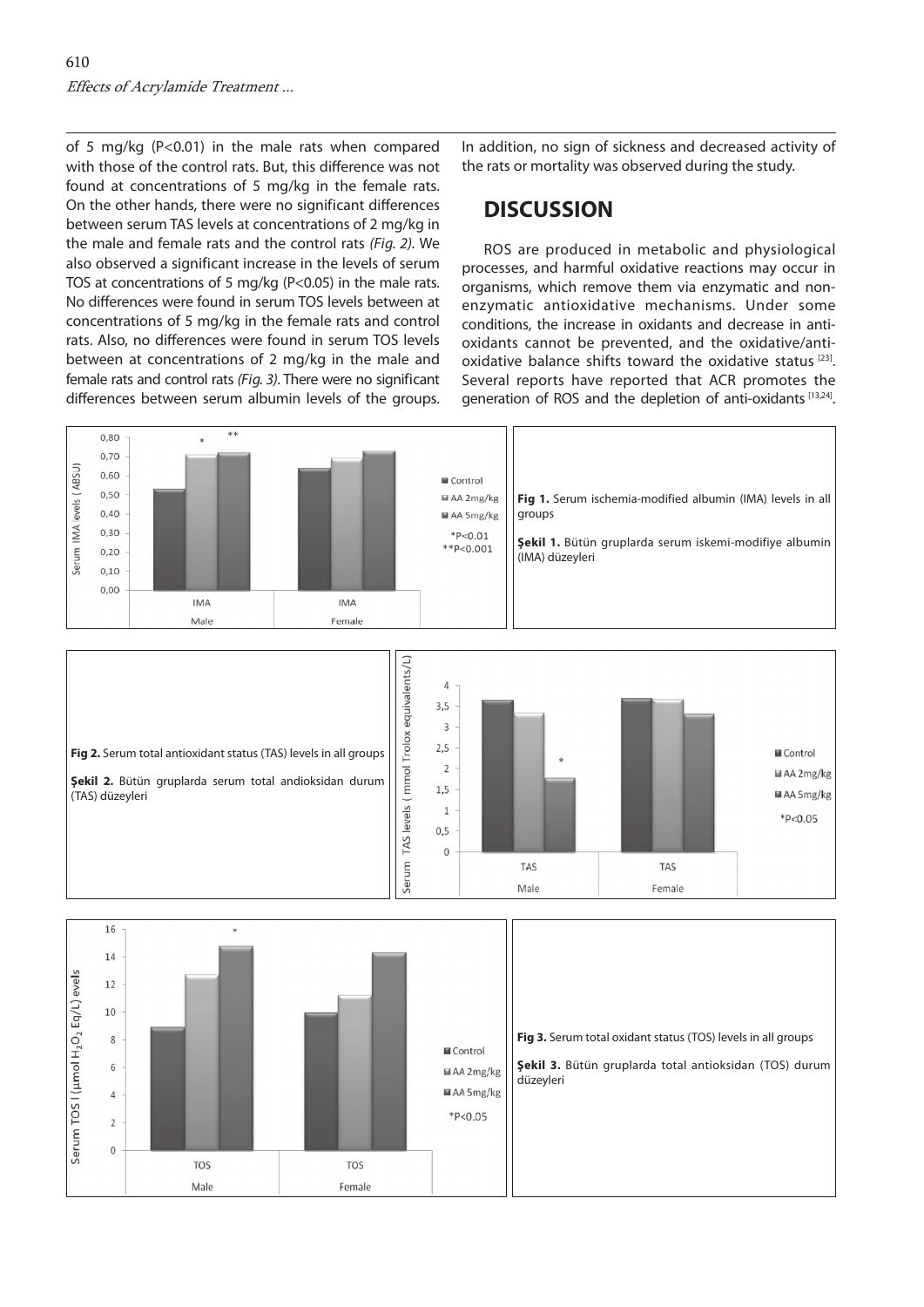The present study shows that ACR given via drinking water to male rats induced to increase in TOS and IMA levels and decrease in TAS levels.

Conjugation with GSH catalyzed by glutathione-Stransferase is the main pathway of ACR metabolism and detoxification [25]. GSH is one of the essential compounds for the maintenance of the cell integrity because of its reducing properties and participation in the cell metabolism [26]. ACR is capable of interacting with vital cellular nucelophiles possessing  $-SH$ ,  $-NH$ <sub>2</sub> or  $-OH$ . Therefore, it reacts with glutathione in a similar manner and forms glutathione *S*-conjugates, which is the initial step in the biotransformation of electrophiles in to mercapturic acids<sup>[27]</sup>. Decreasing GSH content in the tissues with the increase of ACR concentration could be due to increased formation of *S*-conjugates between ACR and GSH <sup>[28]</sup>. ACR can be reactive unlike the above mentioned way. Firstly, ACR can undergo radical-mediated polymerization. Secondly, it can be metabolized to an epoxide derivate, glycidamide, presumably by cytochrome P4502E1, being readily reactive toward DNA and other macromolecules<sup>[16]</sup>.

In the literature, our finding supported in studies which made with different oxidative stress marker after ACR -treatment. For example, Allam et al.<sup>[29]</sup> have reported that ACR administered either prenatally or perinatally has been shown to induce significant increase of thiobarbituric acid reactive substances (TBARS) and oxidative stres (significant reductions in total thiols, superoxide dismutase (SOD) and peroxidase activities) in the developing cerebellum of rats [29]. Alturfan et al.<sup>[30]</sup> have found that 8-OHdG levels as an indicator of oxidative DNA damage, significantly increased in ACR group. In addition, they demonstrated that in ACRtreated rats, GSH levels decreased significantly while the malondialdehyde (MDA) levels, myeloperoxidase activity and collagen content increased in the tissues suggesting oxidative organ damage. Yousef et al.<sup>[28]</sup> have found that the concentration of TBARS, and the activities of glutathione *S*-transferase and SOD in plasma, liver, testis, brain, and kidney were increased in ACR -treated male rats [28]. Catalgol et al.[16] have demonstrated that *in vitro* treatment of ACR results in haemolysis and induction of lipid peroxidation and changes the activities of antioxidant enzymes at high doses in human erythrocytes.

The results of the present study indicate that serum IMA levels increase in ACR-treated rats, compared to control rats. Albumin is the most abundant serum protein, and is a powerful extracellular antioxidant. The biochemical mechanism modifying the N-terminal region of albumin during ischemia is unclear, but reperfusion after an ischemic event may damage serum albumin as much as, if not more than, ischemia itself  $[31]$ . These modifications to albumin may involve hypoxia, acidosis, or free radical damage, most of which occur within minutes [23]. According to our hypothesis, IMA is increased in conditions that produce free radicals, such as ACR -treatment. Naruszewicz et al.[32] have reported that the first time that chronic ingestion of dietary ACR might induce oxidative stress in humans through leukocyte activation and increased production of ROS [32]. In addition, they have reported that a significant increase in the oxidized low-density lipoprotein, interleukin-6, and high sensitivity C-reactive protein concentrations occurred, with all these factors recognized as capable of enhancing atherosclerosis progression [32]. According to their hypothesis, long-term ingestion of high ACR doses with food may cause chronic inflammation and contribute to the development of early atherosclerosis as well as increase the risk of coronary artery disease. IMA was considered to be related as a potential cardiovascular risk factor [18]. Previous studies have found that IMA levels increased in acute coronary syndromes, during percutaneous coronary intervention, and myocardial ischemia [17,33,34]. Our finding supports Naruszewicz et al.'s [32] hypothesis. Because, long term intermediate doses ACR -treatment, which increased serum IMA and TOS levels, may be risk for cardiovascular diseases.

On the other hand, a significant increase serum IMA and TOS levels and decrease TAS levels did not observed in female rats. We think that estrogen may be cause this situation. The hormone estrogen, (estradiol) provides natural antioxidant properties because it increases the expression of antioxidant enzymes and decreases troublesome NADPH oxidase enzyme activity and superoxide production. Estrogens have a phenolic hydroxyl group at position 3 and a methyl group at position 13. The presence of this phenol group gives estrogen its antioxidant property by neutralizing oxygen free radicals. The estrogens estriol and estradiol confer significant antioxidant activity<sup>[35]</sup>.

In our study, ACR administered rats grew normally and gained body weight over a 12-week period, and there were no significant differences in the average body weight compared with control rats. This finding is in accordance with that of Park et al.<sup>[36]</sup>. However, previous studies indicated that rats exposed to ACR showed a decrease in body weight [37,38]. According to our hypothesis, there were no changes in body weight in intermediate doses.

As a result, our findings show that long-term treatment with intermediate-ACR doses led to a significant depletion of serum TAS levels and overproduction of serum TOS and IMA levels especially in male rats, and cause oxidative stress.

#### **REFERENCES**

**1. Hogervorst JG, Schouten LJ, Konings EJ, Goldbohm RA, van den Brandt PA:** Dietary acrylamide intake and the risk of renal cell, bladder, and prostate cancer. *Am J Clin Nutr*, 87 (5): 1428-1438, 2008.

**2. Dearfield KL, Abernathy CO, Ottley MS, Brantner JH, Hayes PF:** Acrylamide: Its metabolism, developmental and reproductive effects, genotoxicity, and carcinogenicity. *Mutat Res*, 195 (1): 45-77, 1988.

**3. Tareke E, Rydberg P, Karlsson P, Eriksson S, Törnqvist M:** Analysis of acrylamide, a carcinogen formed in heated foodstuffs. *J Agric Food Chem*,